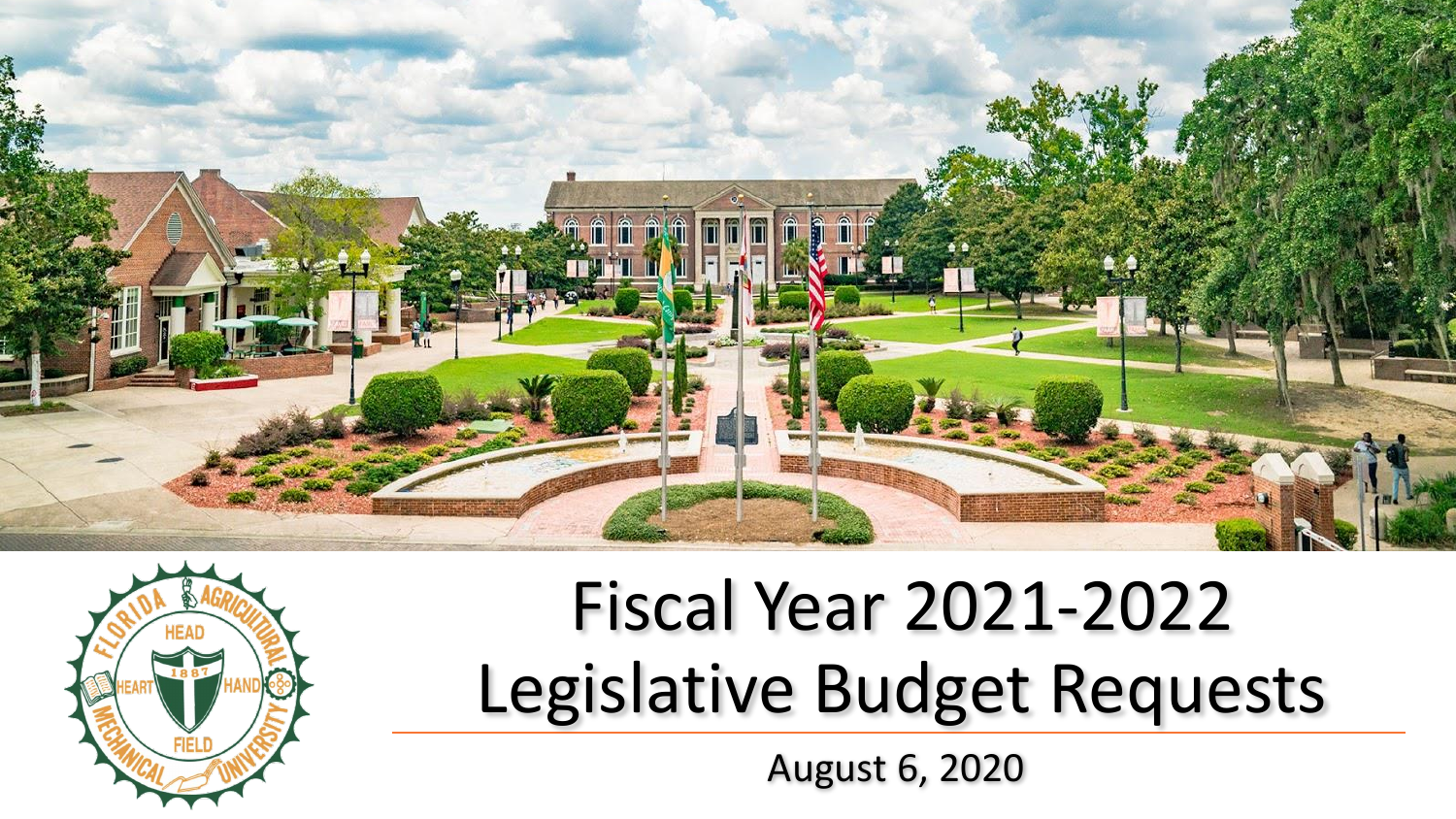

#### **Florida Board of Governors Legislative Budget Requests**

- $\triangleright$  University of Distinction
- ➢ Unique Issues
- $\triangleright$  Performance Based Funding
- $\triangleright$  University Efficiencies



#### **University of Distinction**

Universities that submitted a University of Distinction proposal in 2020-2021 are to submit a proposal for the same area of distinction: Improving 21st Century Health and Wellness.



#### **Academic Program Enhancement**

Requested resources will accelerate the University's progress toward achieving targeted student success outcomes including scholarships and financial support, and faculty recruitment and retention.



To sustain the positive momentum of this grand experiment, robust support is needed to support undergraduate student success and recruit new faculty researchers.



#### **Brooksville Research Station**

With State support, FAMU is poised to take advantage of agricultural research and technology transfers of new farming techniques to small farmers in the local community and across the State.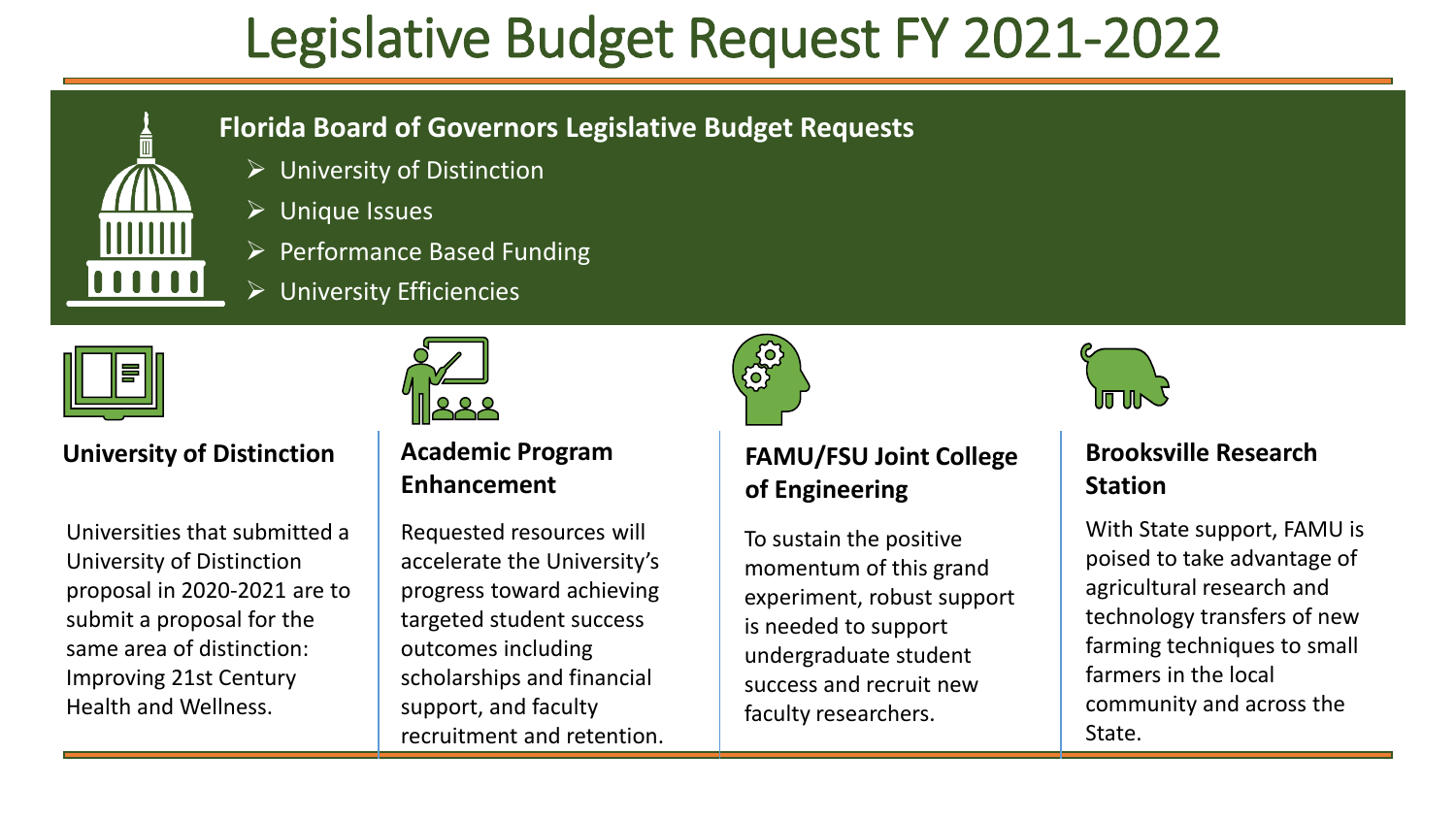### **Improving 21st Century Health & Wellness: \$6 million Recurring**

- $\geq$  \$4.5 million request approved by the Board of Governors for FY 2020-2021
- $\triangleright$  Endeavor to provide high quality healthcare and services to the State's aging and diverse citizenry, which will lead to increased:
	- program rankings;
	- production of high-quality graduates to meet Florida's critical workforce needs;
	- research productivity and scholarly output; and
	- community collaborations and partnerships to build healthy sustainable communities through disease awareness, prevention, and intervention.

### **Academic Program Enhancement: \$15 million Recurring**

- ➢ \$8 million for Faculty Excellence
	- \$6 million for Faculty Recruitment
	- \$2 million for Faculty Retention
- $\triangleright$  \$4 million for Student Scholarships and Financial Support
	- \$2 million for Student Financial Assistance
	- \$2 million for Recruitment Scholarships (undergraduate and graduate students)
- $\triangleright$  \$3 million for Expansion of Academic Support Services
	- \$1.5 million for Academic Support Services and Distance Education
	- \$1.5 million for Expansion of Services for FCS AA Transfers (IGNITE Program)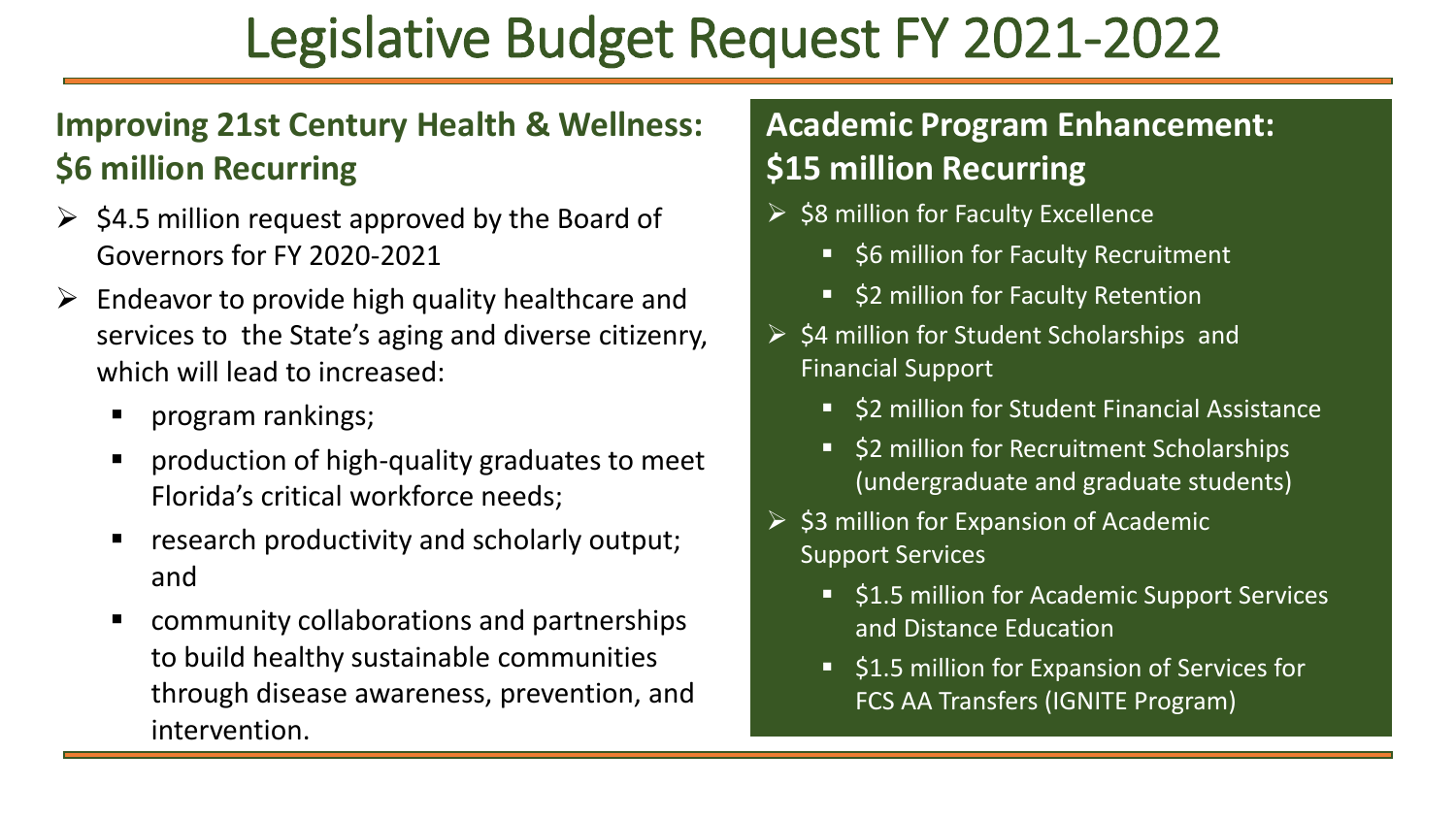### **FAMU/FSU College of Engineering: \$6.4 million Recurring**

- $\triangleright$  \$1.3 million Salary & Benefits for Additional Joint College Faculty Researchers
- $\geq$  \$2.5 million for Start-up funds and research equipment for faculty
- $\geq$  \$1.374 million for Undergraduate Student Success
- $\geq$  \$641,000 to Strengthen Graduate Student Programs
- $\geq$  \$696,000 Salary and Benefits for Retention and Vitality

**Brooksville Agricultural and Environmental Research Station (BAERS): \$2.2 million**

- $\geq$  \$1.6 million for Infrastructure and Capacity Enhancements (Total Non-Recurring)
	- Construction of Wells and Water Lines
	- Herds, Crops, and Demonstration Projects
	- Small Animal Building and Sheds
	- Farm, Research and Landscaping Machinery and Equipment
- ➢ \$600,000 for Personnel (Total Recurring)
	- **Four farm Technicians**
	- **Three research scientists Plant Science,** Animal Science and Entomology
	- One Research Data Manager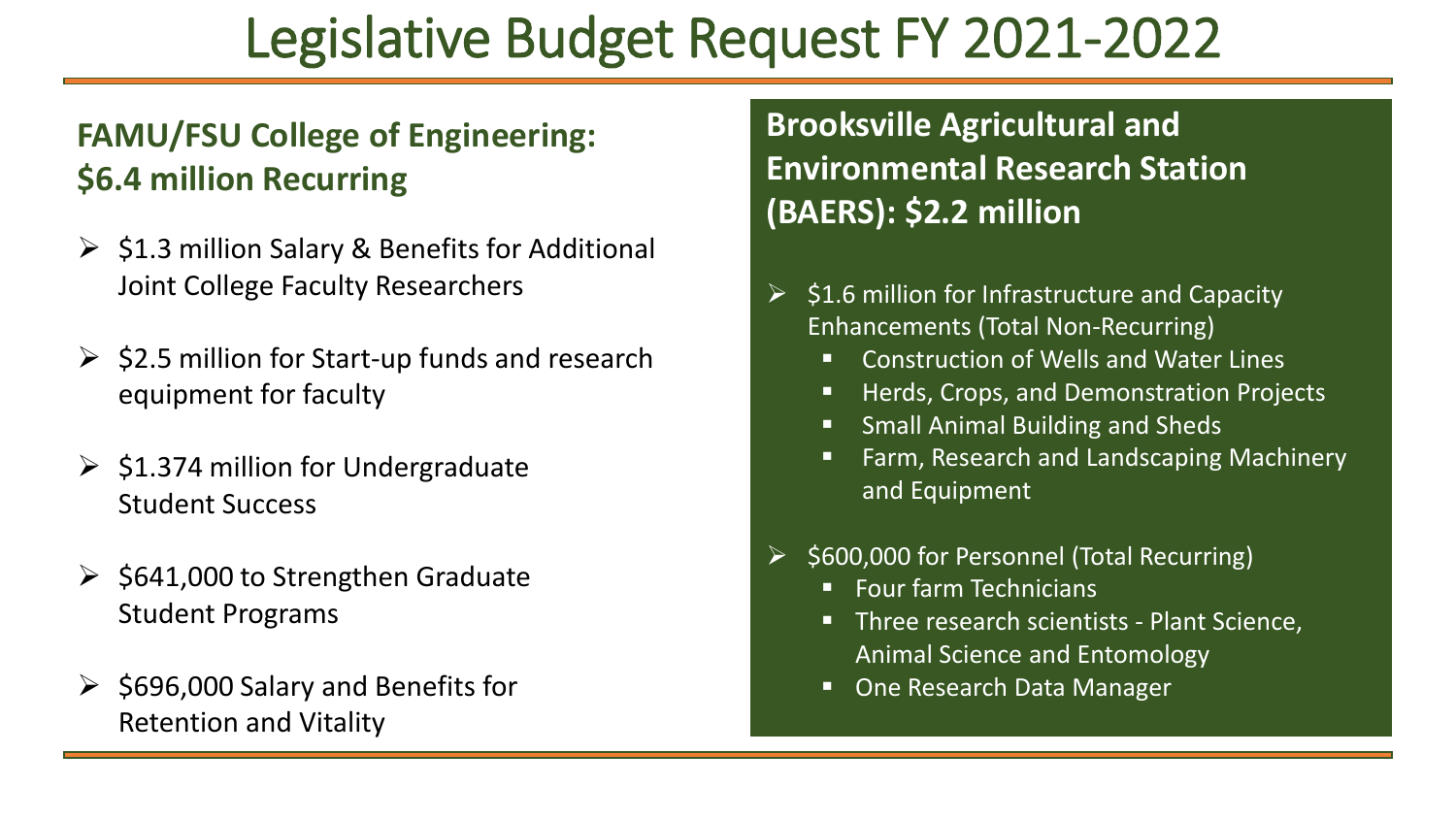### **Performance Based Funding**

| <b>University Initiative</b>                               | <b>Dollar Value</b> | <b>Performance Metric</b> |
|------------------------------------------------------------|---------------------|---------------------------|
| <b>Student Success Initiatives</b>                         | \$2,150,000         | $M$ 1,2,4,5,6,9           |
| <b>Student Financial Support</b>                           | \$2,500,000         | M 1,2,3,4,5,6,9,10        |
| <b>Transfer Services</b>                                   | \$150,000           | M 6,10                    |
| <b>Security and Technology<br/>Infrastructure Upgrades</b> | 1,200,000           | <b>All Metrics</b>        |
| <b>Strategic Initiatives</b>                               | \$400,000           | M 1, 2, 3, 4, 5, 6, 9, 10 |
| <b>Academic Program Support</b>                            | \$2,922,826         | <b>All Metrics</b>        |
| <b>Institutional</b><br><b>Operational Support</b>         | \$4,000,000         | <b>All Metrics</b>        |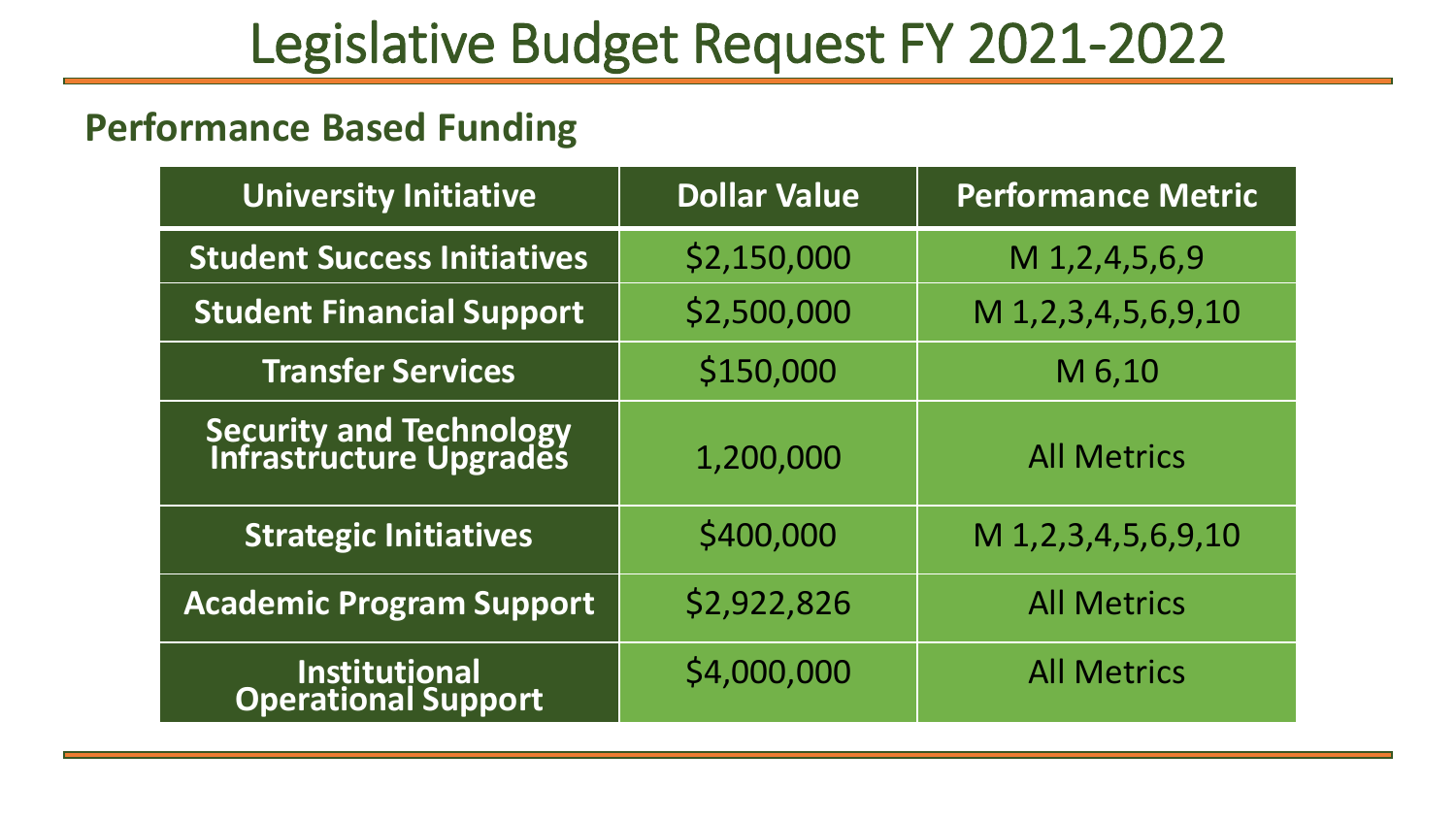### **University Efficiencies**

- ➢ Oracle Student Financial Planning fosters improvements in efficiency that are accomplished by realtime synchronization of government systems required for processing financial assistance by matching qualification criteria in real-time.
- $\triangleright$  CASS establishes accessibility to essential services that will help to accelerate the University's progress toward achieving targeted student success outcomes including enhancing confidentiality and access for mental health counseling services; refining career and professional development services; and creating a conducive environment for veteran support services and veteran affairs.
- ➢ The ePerformance Online Performance Management System will streamline the review process, support accountability for completion, integrate best practices and ensure that performance management of our staff employees is efficient, effective, timely, meaningful and productive. This implementation is in alignment with the FAMU Strategic Priority No. 6, to build and maintain a "First-Class Business Infrastructure," in support of the mission and vision of the University.